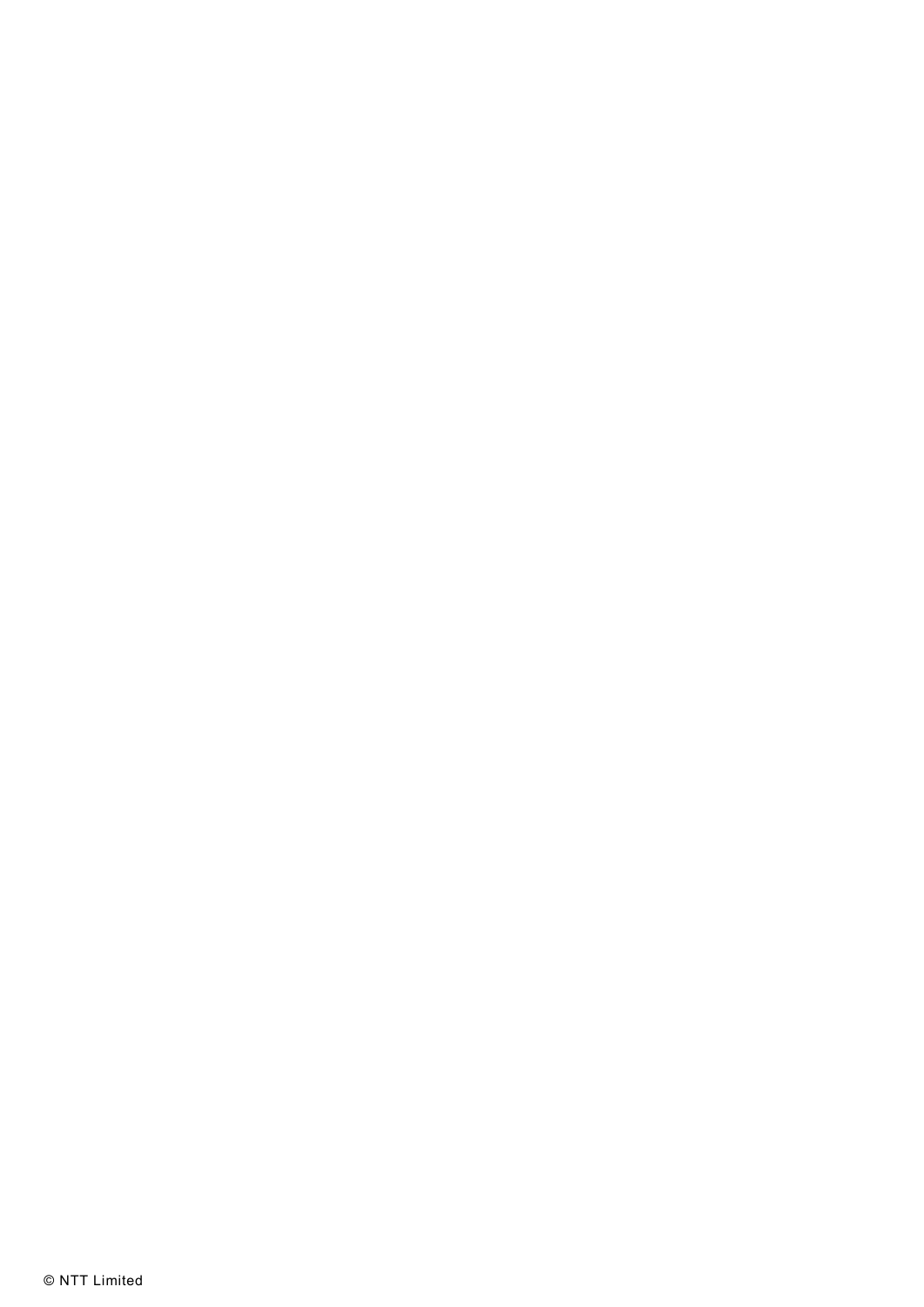## **PRESENTATION**

#### **Nathalie Redmo**

Good morning and thank you for joining us on the Q1 conference call for Cloetta. We are now live, we hope. We had some technical issues here, but hopefully everything should be in order now. My name is Nathalie Redmo and I'm Head of Investor Relations at Cloetta. I'm here today together with Henri de Sauvage Nolting, CEO, as well as Frans Rydén, CFO. Henri and Frans will now take you through our first quarter results and we will then move on to a Q&A session. I now hand over to you, Henri.

#### **Henri de Sauvage Nolting**

Thank you, Nathalie. Of course, we start with the tragedy in the Ukraine, which is, of course, a tremendous suffering with a lot of people affected. There are a few messages I would like to convey on this. Of course, we immediately stopped with our shipments to both Russia and Belarus. Not a huge business for us, so no real material impact for Cloetta. We also worked both with direct contribution to people arriving in our countries and we also did an employee scheme where people could contribute money to the UNHCR, and Cloetta doubled that amount. Then of course, there is an indirect impact from raw material and energy prices going up, and we'll come back to that later in the presentation.

So, we go to the next one. What are the key messages from the quarter? Really good to see that we had great growth and through that growth, more volume and through that volume, more profit. Another quarter of strong growth in the Branded business – well ahead of 2019 as well. So really good to see that. But also, the continued profitability in Pick & mix with all the initiatives we've been talking about in the last two years, that's really showing even now with the Covid impact. And we're coming out of that. So, good, improved margins.

Then we took a lot of pricing in Q1 to cover for the cost of raw materials and energy from 2021. And we covered those costs in absolute terms in the quarter. So, as such, stronger profitability driven by higher volumes, but we also managed to invest in the brands on the continued step up, you could say. And that of course drives these volumes to a certain extent as well.

We had quite some supply chain challenges of raw materials or packaging materials or illnesses in our own plants. But we managed that, and we kept the impacts limited. I would say. Of course, there is still uncertainty in the global supply chain, but we're not the only ones, of course, who have to manage that.

And then we see that raw material and energy, of course, keep on going up in 2022, and that means that we are having pricing plans or pricing actions on the way during 2022, both in this quarter but also in the coming quarters. And then there is, of course, a preparation to see, okay, what happens now in our markets with economies maybe going down or inflation going even further up. But I think it's really good to see also, if we look back historically, that our kind of products and we as a company have been quite insensitive to economic fluctuations in the past. So, that's really positive.

So, 2.5% growth on the Branded business, 24% growth on the Pick & mix business – I would say really nice growth figures.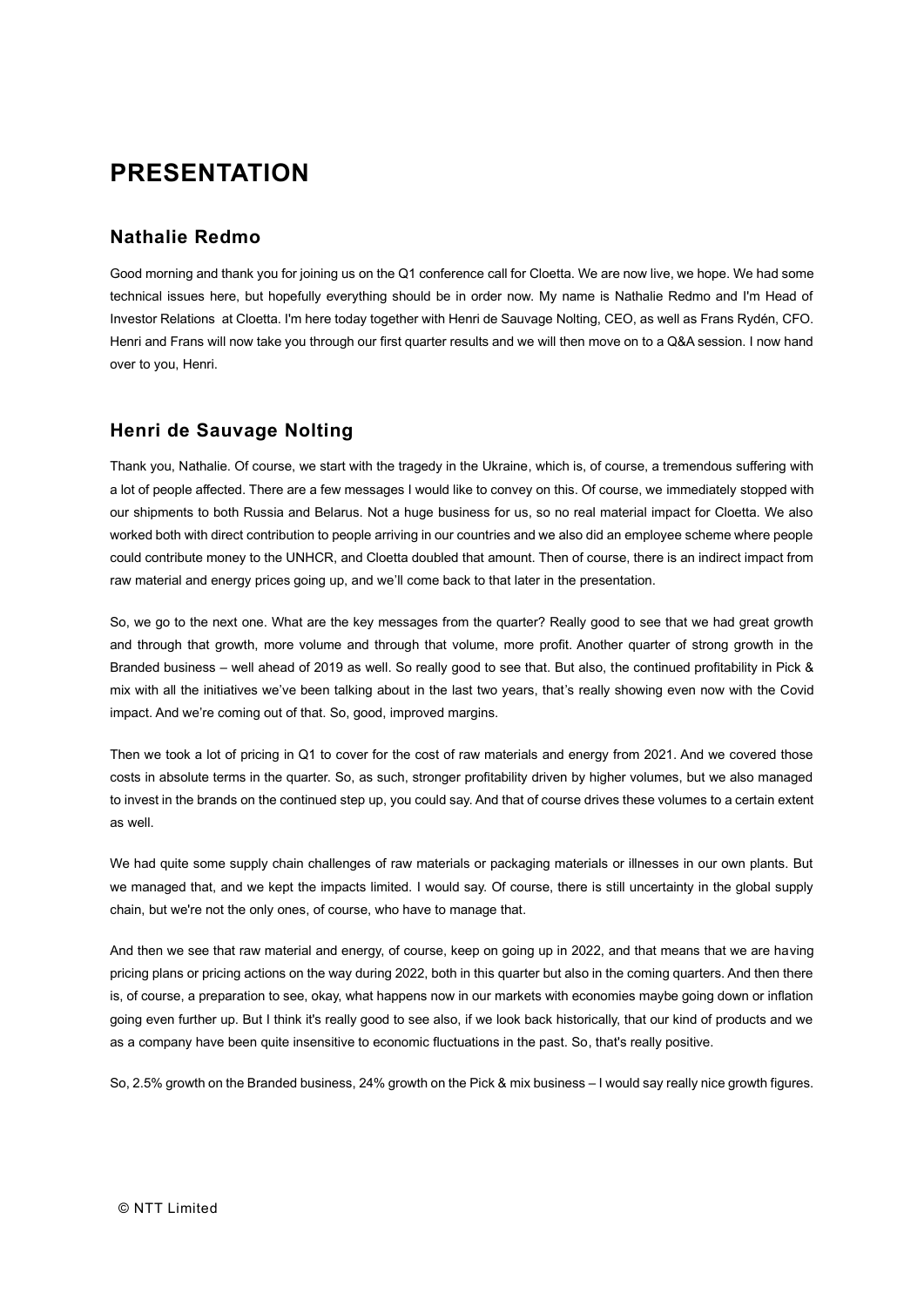If we go through the next, what do we see on consumer trends, which is also important to say so. We see a lot of channels coming really back, so we can see out of home – so, everything, which is not supermarkets – coming back, also travel retail really coming back, but not yet at 2019 levels.

We also see the Pastilles category recovering and that's both shopper mobility into these channels, but also the cold care now that people get the flu again. We are growing, but we're not gaining share yet. So that's a challenge we have and we're not at 2019 levels, neither with pastilles nor with gum. Also on gum, we can see that we have growth in the Netherlands, but not yet share growth in Finland. And then candy bag as a category in the Nordics is down. Of course, that is coming from Pick & mix growing, but we are growing. So that's a category trend. But we, despite the big growth we have in Pick & mix, managed to grow our candy bags as well.

So, a few actions for us. Of course, we need to build more penetration in the out-of-home channel. That's important, particularly for pastilles and gum. We work with the pastilles taskforce to get more younger people who have maybe lapsed out of the category back into the category. We have penetration plan for gum in Finland, which is an important brand for us, and that's further optimisation of the pure media spent on advertising. So, a lot of work to be to be done, but in general very positive.

And then we go to Frans to give us a bit more insights into the financials. Frans, here you.

#### **Frans Rydén**

Thank you, Henri. So, as usual, I will also start with the net sale. And of course, we're really happy to report a strong organic growth of 7.1%. And that adds just about to SEK 100 million to our top line on an organic basis, and including the forex translation, we are reporting a double-digit growth for the quarter and these sales are, again, driven by both the Branded packaged products and by Pick & mix. And as you see here, the Branded grew 2.5% in the quarter as sales were supported by the strong marketing and innovation that Henri also alluded to.

Now, this solid Branded growth was achieved in parallel with Pick & mix growing 23.8%, which is really phenomenal to see. But actually, it will get even better as we look at the recovery of profitability, which I will come back to. Henri already talked about Russia's invasion of the Ukraine, and I can here say that our operation for Russia and Belarus was very limited. On a full-year basis, the loss to our top line is about 0.5% of our sales, and it's limited to that.

But that said, let's look at the segments over time. So, starting with the Branded packaged accounting for the majority of our sales. So, this is the fifth quarter of growth and the sales in this quarter is not only matching but actually exceeding the pre-pandemic sales by 2.6%.

And as some of you may recall, we had eight quarters of consecutive growth prior to the pandemic. So, in a way, we're just now over the halfway point. So, five out of three and counting.

And then moving on to the lower half of the slide and the Pick & mix business. So at almost 24% growth, that of course, is great. And it gets us to an index on a constant currency basis of 87 to the pre-pandemic sales of 2019. So that's another step up from Q4 last year and it's about ten percentage points higher than the average we had in 2021. Now, this growth is also despite that Easter is coming a bit later this year than it did in 2021, and that has an impact, especially in the Swedish market. We're also very pleased with this growth.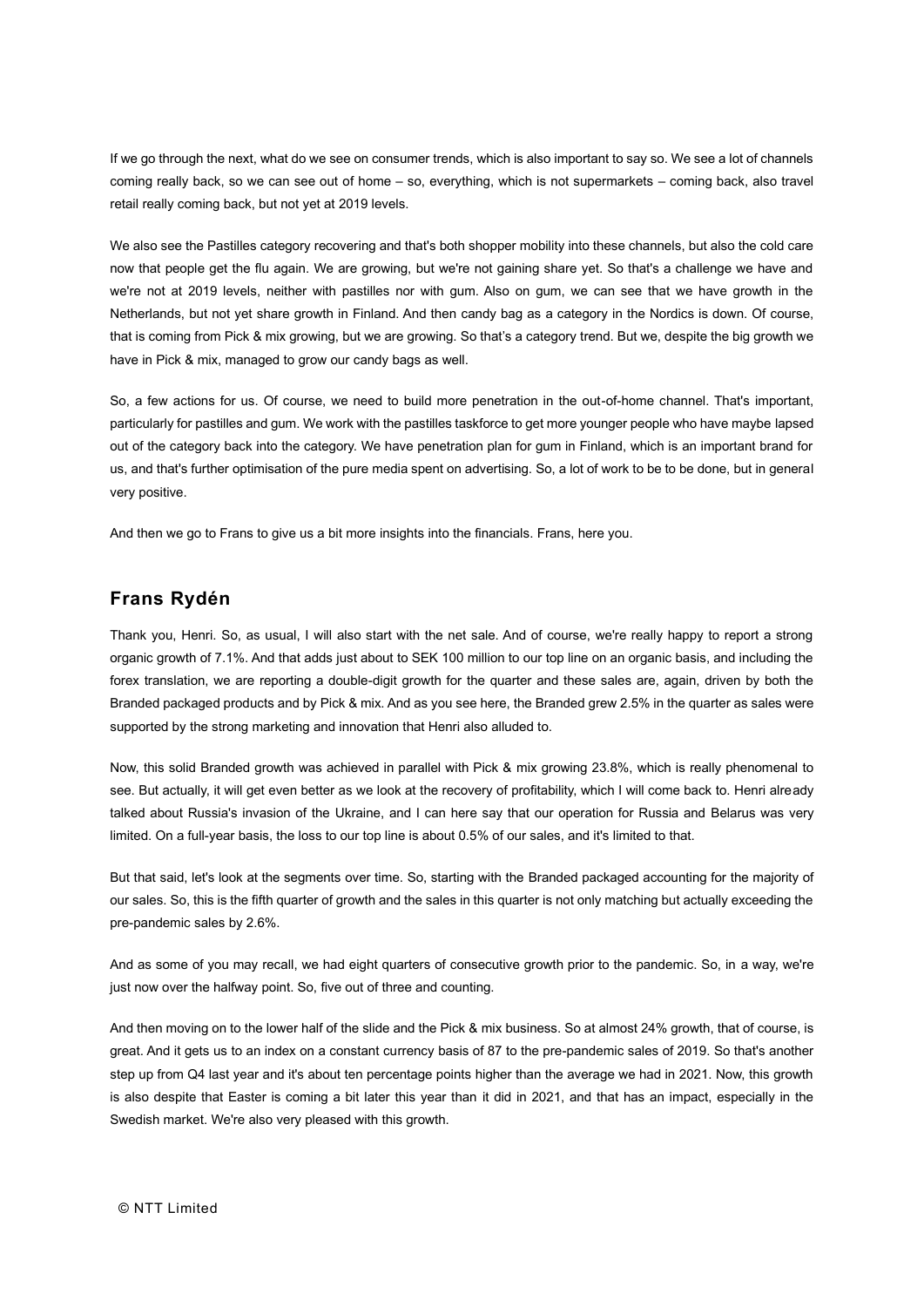Then, moving on to the operating profit. For the quarter, operating profit adjusted is up significantly versus last year from SEK 107 million to SEK 158 million, so almost by 50%. And likewise, the operating profit margin is up from 7.7% of net sales to 10.3. So, let me explain this really strong result and help put that into perspective of both what we've said before and what we're seeing in the market.

Firstly, we had previously shared that as input costs were steadily climbing last year, be it raw materials, packaging, energy or transportation, we were partially protected at that time to inventories and forward-buying contracts, but that we would start to see the costs coming through properly in Q1 2022. And I also shared that we were both committed and confident in our ability to offset the full absolute impact in 2022 of those costs. And that is also what you see reflected in these results. We worked with our customers last year to ensure a fair pricing commensurate with these cost increases, and that new pricing became effective in Q1, with very few exceptions, offsetting the cost increases.

Now, what is not in these results, neither as an input cost nor additional pricing, is the full effect of the acceleration of cost increases that have happened following Russia's invasion of the Ukraine. So, we are now seeing drastic further increases to input costs, be it energy or the glucose we use that come from wheat and where Ukraine is a major global producer. Now, our commitment to ensure fair pricing for our products also with respect to these new costs remain unchanged; however, there is a timing difference between when the costs go up and when commensurate new pricing comes into effect, and the cost inflation in the second quarter will only be partially offset.

Now, on the full year basis, where commodities will end up, I think is anyone's guess. We, however, remain committed to addressing this, and based on what we know today, we're still confident that we will be able to manage the costs through pricing and other actions within the year.

So, the first point here is that pricing is offsetting the input costs in the quarter. That means that the key driver to the strong margin and profit improvement is our sales. We have again in this quarter invested heavily behind our brands, giving our sales team's efforts an extra boost, and that has driven not only strong volume growth and better fixed-cost absorption. And we have continued other margin-enhancing initiatives, especially on Pick & mix. And I'm going to share a bit more about the marketing investments and indirect costs shortly. But in combination, this allows us to match the gross margin we had in Q4 2021 at 36.4%, which is actually really great. Normally in Q1, margins tend to be lower than the preceding Q4 given our seasonality of the portfolio. Now this gross margin is of course, very significantly up versus 2021, but that is also, let's say, an easier comparator given the circumstances at the time.

Then moving on to the profit by segment and starting with the Branded package business on the top row. So, the operating profit adjusted, and the margin is up versus last year, adding 90 bps to get to 12.8%. And that's despite the step-up in marketing spend. Now, the unfavourable mix due to lower refreshment sales is still suppressing the operating profit below the 14% we normally quoted for Branded portfolio pre-pandemic, but that is also an important opportunity for us as we start to regain that. It's also important to note that in the step-up in profit versus last year, the real step up is a bit hidden by the fact that we spent a lot more on marketing in this quarter. So, the quality of this result again is very high given that we are not starving our brands, but on the contrary, we are fuelling them not only for the quarter but also for the quarters to follow.

Then, with respect to Pick & mix, this is now the fourth quarter back at profit, which I believe shows that the recovery has been sustainable, and versus last year, it's actually a fairly staggering double-digit margin improvement from minus eight to plus two. As I mentioned before, though, and I want to repeat that again, that this result does include Pick & mix also having absorbed its fair share of common costs in head office, IT, supply chain, etc. So, the segment does provide a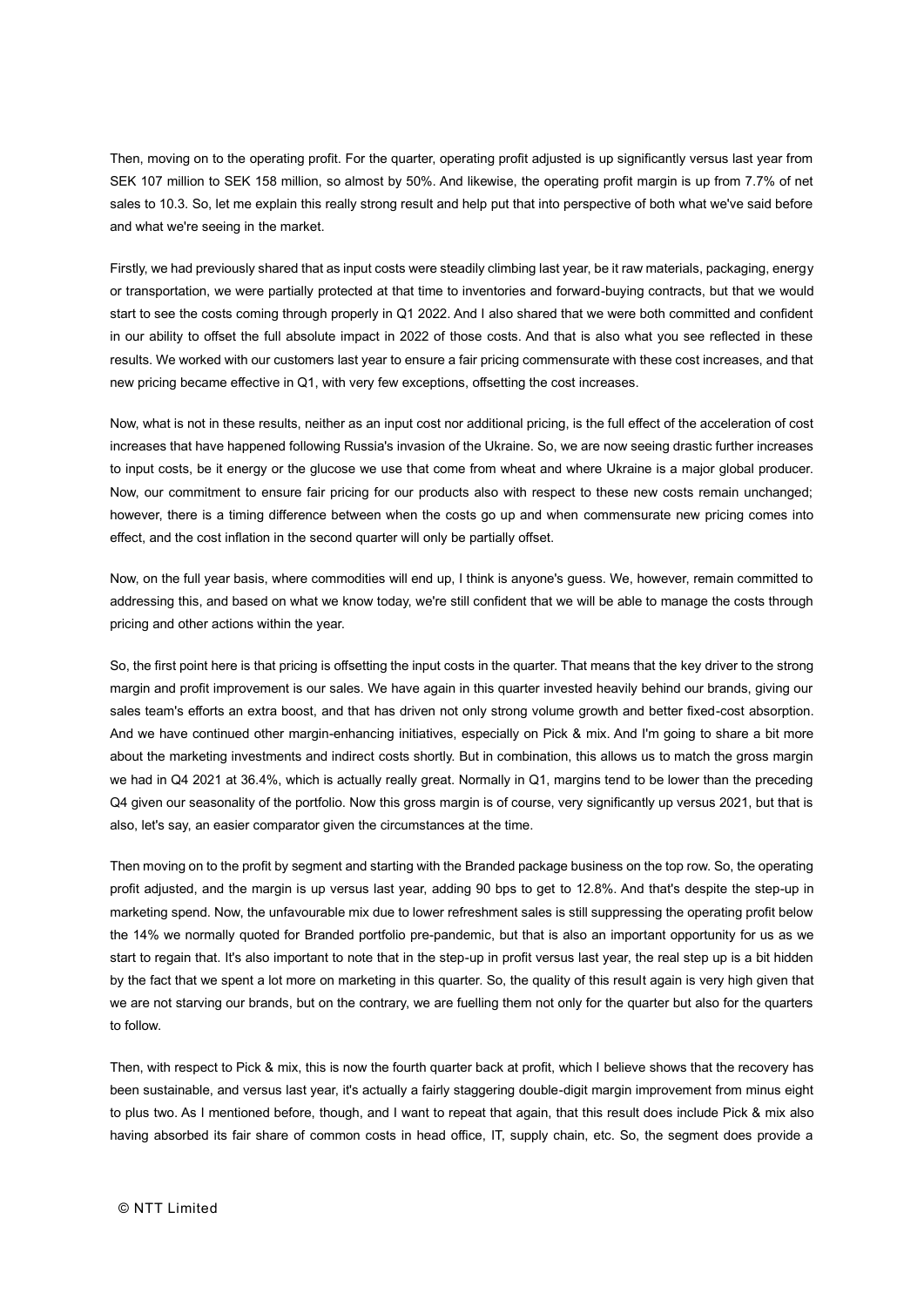favourable contribution beyond the reported profit. We've also said, however, this is not where we're going to stop and input costs aside for a moment, as volumes continue to recover so will profitability improve and we will continue with other margin-enhancing initiatives, better pricing, reducing costs in distribution, warehousing, merchandising and support functions

Moving then to sales, general, and admin costs, including the marketing spend. The increase here is driven by the higher marketing spend as well as higher selling expenses to drive the growth that we are talking about. The comparator from last year also benefited from certain one-time cost avoidances, that includes earlier provisions for long-term incentives, which unfortunately the pandemic rendered unachievable that we could release at that time. And part of these increases are offset by further savings coming from our VIP+ cost programme. And in the quarter, the Swedish business went live with their new joint sales force between Branded and Pick & mix, which is serving us well.

Moving then to the cash flow. Now, when you look at cash, you have to recall that our business tends to generate cash in the second half of the year, whereas in the first half we build up inventories, etc. Now in Q1, the cash flow we see is affected by exactly the same thing. Inventories and associated payables are going up a bit more than normal, of course, because of the cost for those inventories. And we're also securing customer service levels given the uncertainty in supply chain currently ongoing.

In addition to that, our receivables are up despite the later Easter, but that's on account of the strong growth. So consequently, our discretionary cash flow for the quarter is negative, including after about 50 million in CapEx investments, which is roughly what we tend to spend. But it's difficult to draw too much conclusion, but looking at the cash conversion cycle, however, we are down nine days versus last year and that does make a lot of sense directionally given the increased focus on cash we have introduced in the last few years.

Which brings me to my last slide and on our financial position. Looking at leverage and net debt, and that's on par with or even improved versus Q4 last year. And you may recall that I shared at the time that was an all-time best since the Cloetta and LEAF merger in 2012. So, as we close Q1 now, our net debt remains at SEK 1.7 billion and we have additional unutilised credit facilities and commercial papers and cash on hand for an additional 2.2 billion. Now, in addition, we close the quarter with a net debt over EBITDA even below Q4's 2.0 and leverage is now at 1.9, well below our internal target of 2.5 and the lowest for as many years as, frankly, anyone in the company could remember.

And on that positive note, back to you, Henri.

#### **Henri de Sauvage Nolting**

Yes, good. Thank you, Frans. A few examples on our strategic execution. We talked a lot about consumer trends and how we want to capture the amongst all those natural trends. So, it's nice to see that now also our real fruit launch, which is something really difficult to achieve. I think we're the only ones at the moment who are using more than 50% fruit in candy. How that launch has now also hit the Dutch market, meaning that this launch is now live in five countries. So also, a nice testimony to our innovation 2.0 journey where we are making launches being launched in more than one country. So really good to see.

And we go to the next one, which is premiumization, where we say we really want to also get price growth through premiumization. This is a product we launched under the Liquorice brand in the Netherlands. It's a core of liquorice and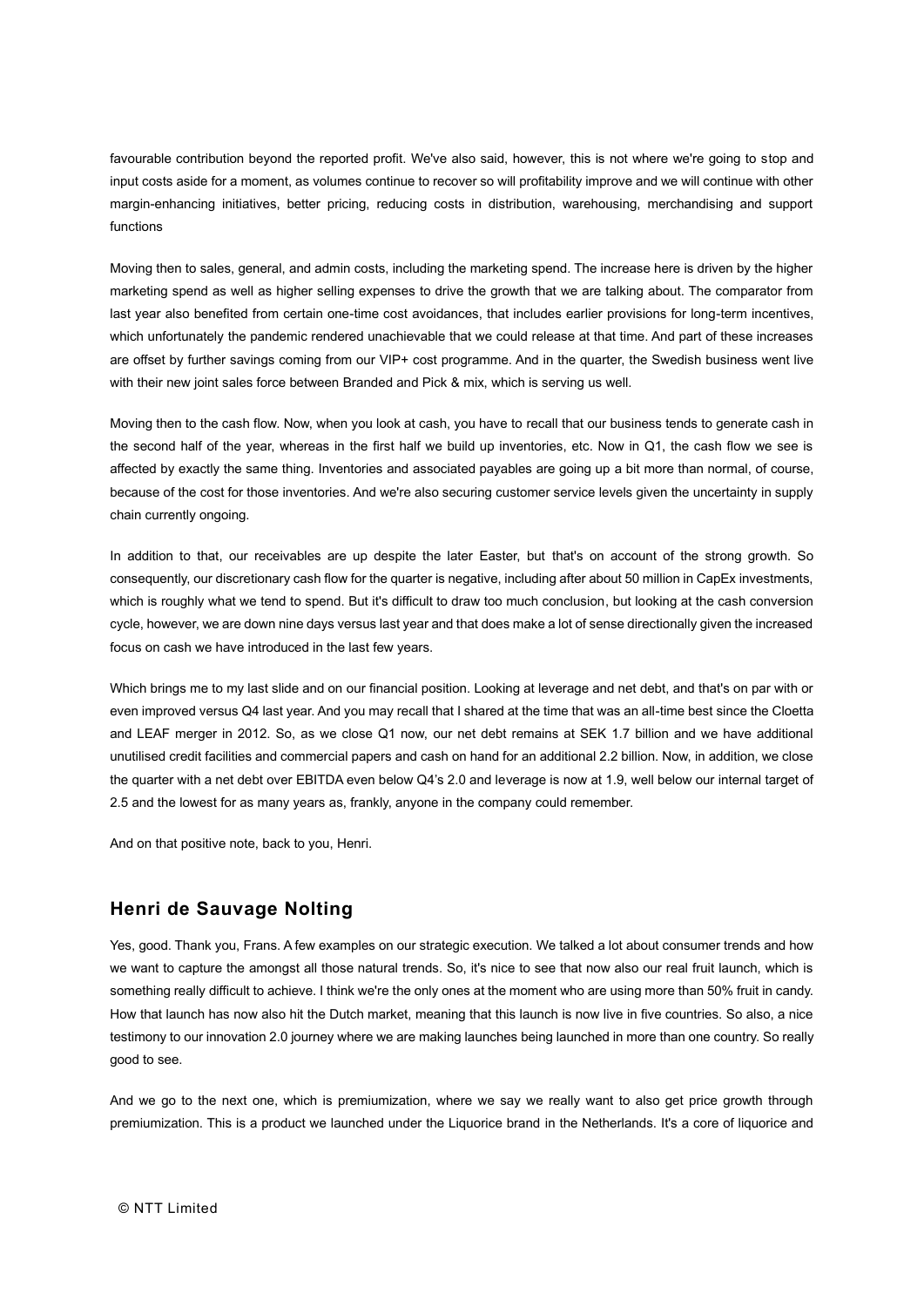then chocolate around it. And it's a big success, not only because the consumers are voting this together with retailers as the best product introduction of the year in the chocolate and candy category. So, real testimony that this is something which is really increasing the category value and really liked by consumers, but it's again really helping to premiumise. And if you look at the price per kilo, it's 100% higher than the regular range of Venco. So also, really executing the strategy we have been talking about.

And then last but not least, how to step up – we go to the next one – how to step up our capabilities in customer development. It's a journey we started in the Netherlands a number of years ago, really investing in top-notch capabilities and category management, in trade marketing. Also, our e-commerce capabilities, really important given the fact that most of the retailers in the Netherlands are a few years ahead here from a Nordic perspective in e-commerce, and again, a big piece of research by university, together with an association of retailers, voted Cloetta as the best supplier within the confectionery and snacks categories, leaving the Pepsis, and the nonetheless, the Mars, etc. behind us in capabilities working towards the trade. So that's really good.

It's also something we are copying in the other countries now that we are one Cloetta and working on things like net revenue management, promotion, evaluation tools, category management approach. We are spreading that same skill set across the countries because this is really an important asset to have in order to execute and commercialise our brands in the best possible set with our customers.

Then concluding, the premium mix in Finland; we talked about that before, and here on the right, you can really see there's a lot of demand, more than we can actually manage.

A lot of the store owners are asking for this premium mix. It's €1 per kilo more expensive than the regular Candy King, but a lot of positive consumer reaction. Even more volume we sell on a like-for-like basis through this programme. So again, very nice piece of evidence that the premiumization within Pick & mix can be done since it delivers not only very happy consumers, but also happy customers who see this as a really differentiating factor for them.

And then we go to the last part, which is then the strategic priorities. They stay the same. Of course, we're working on slightly different things. So Branded package, and we keep on working on strengthening the top 25, the recovery of pastilles and gum. More fruit tech innovations like we talked about, the real fruit, or the Venco Choco D'rop we just talked about, and of course, a lot of price increases being implemented, having been implemented, and going forward, to be implemented, where we just keep on our strategy to cover for the cost increases of the input cost.

Number two, we keep on working on the sustainable value creation for Pick & mix. We're relaunching Parrots, which is really good as well because it has a nice margin, new visual expression. The premium mix I talked about has a really good e-commerce pilot we are doing in Denmark, which is showing very good results. Again, we're the first ones over there with an application, which is really something which hits the consumer interest. And here, of course as well, price increases to cover for the higher cost inflation.

And then three, cost and efficiency, Frans already mentioned an integrated sales organisation has other advantages as well. Maintenance systems in the second factory life and then the NRM, net revenue management, launched in our five markets. So, really important that we get bang for our buck, so the money we spend on promotions or trade terms that we get what we also benefit from. And then a promo evaluation tool, that's the latest technology, I would say, available in Europe, to better evaluate the strategy and the effect of promotions across our core markets, again, to get more bang for our bucks.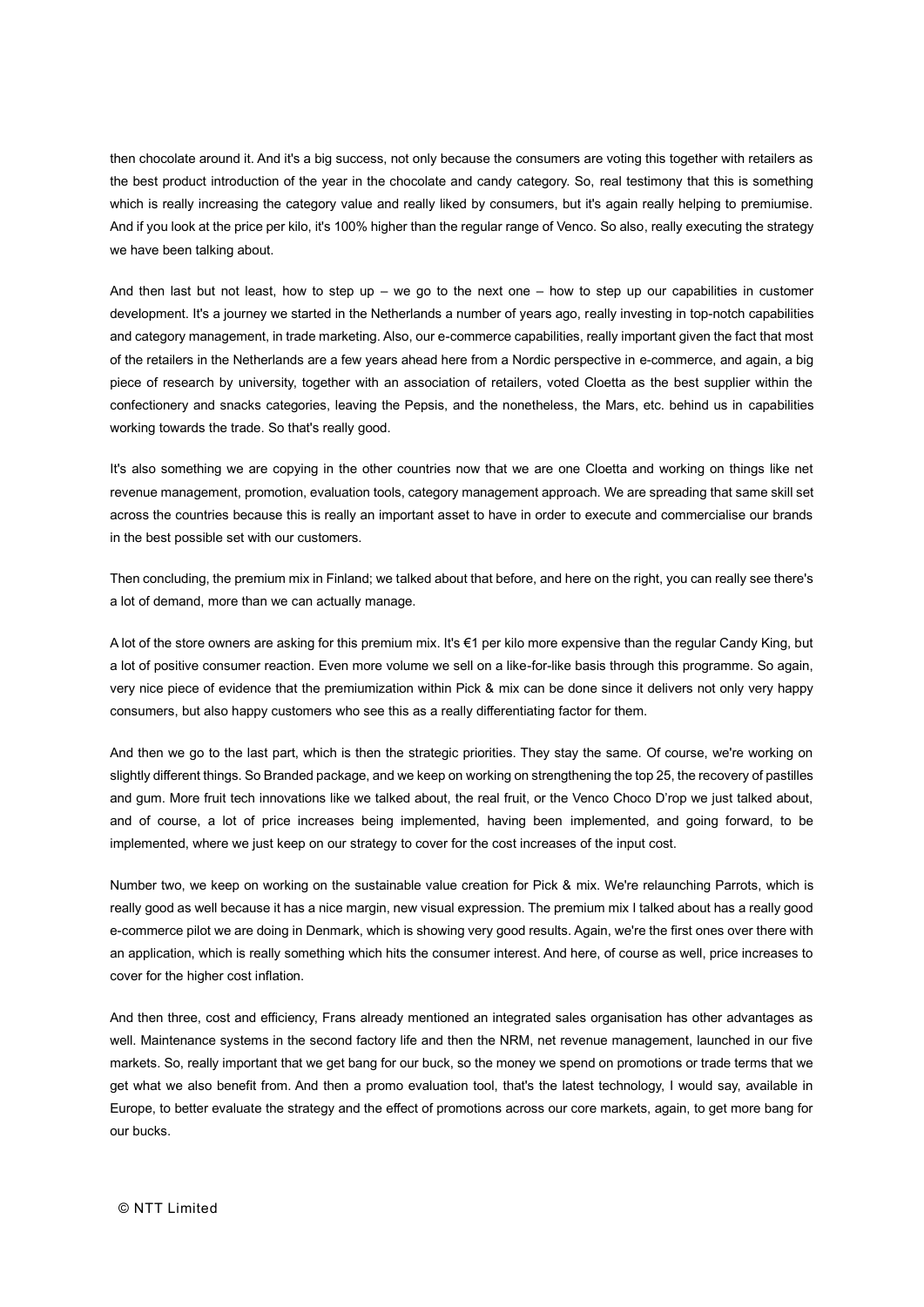Having said that, we are at the end, and we want to open for questions.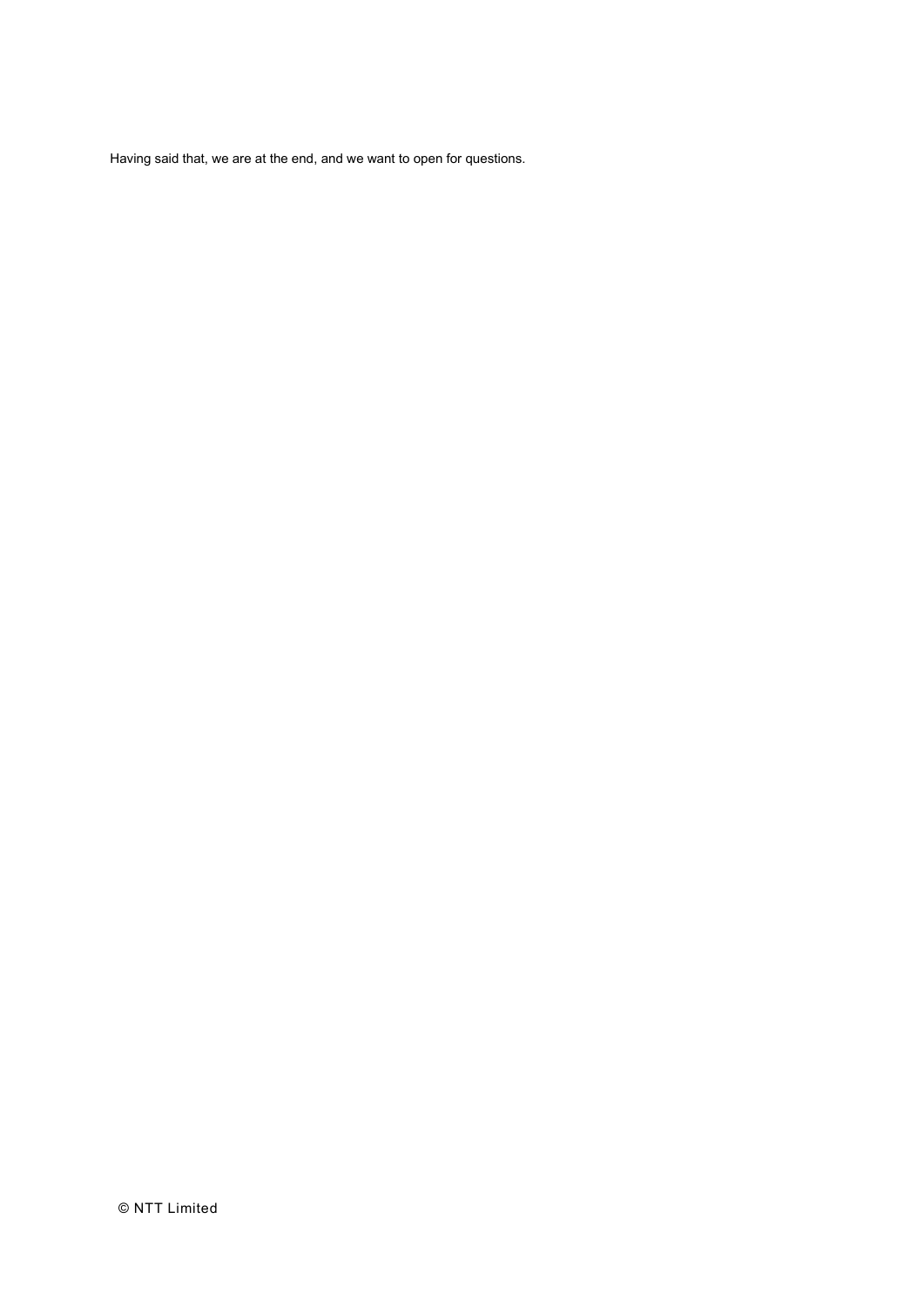### **Q&A**

#### **Operator**

Thank you. Ladies and gentlemen, if you wish to ask a question, please press 01 on your telephone keypad, and if you wish to withdraw your question, you may do so by pressing 02 to cancel. We already have one question coming from Nicklas Skogman from Handelsbanken. Please go ahead.

#### **Nicklas Skogman**

Thank you very much. Good morning, everyone. Can you say anything more on just how big this mismatch between price hikes and cost inflation will be in Q2 and perhaps also what you see in the quarters beyond?

#### **Frans Rydén**

Well, I think, starting maybe with where I left off that, let's say, our track record was that we said we were going to offset the costs that had increased last year, and we've done that in Q1. And now we're saying that we're still committed to doing that on a full year basis. And based on what we can see today, we're confident that we will be able to do this through pricing or other things. Now, of course, exactly where commodities will land in Q3 and Q4, that's of course, not a certainty. And anyone who claims to know that is probably exaggerating their capabilities slightly.

But based on what we know today, we're both committed and confident in our ability to manage these costs. In the quarter, there will be a phasing difference. But, let's say, it's a limited impact on the quarter. It's not like as if these new costs just hit us from day one in Q2. Of course, they've been gradually going up and we have, of course, continued to work on pricing. So, there is a part of it that will not be offset. We're not saying that the full cost increase during this year won't be offset at all.

#### **Henri de Sauvage Nolting**

And of course, all our cost elements we can work on to mitigate part of that gap which we might get in the quarter. But of course, it's so volatile that we have to manage that on nearly a month-by-month basis.

#### **Nicklas Skogman**

Okay, great. So, you're sticking to the comments you said before about on a full-year basis, offsetting the absolute cost increase?

#### **Henri de Sauvage Nolting**

Yeah.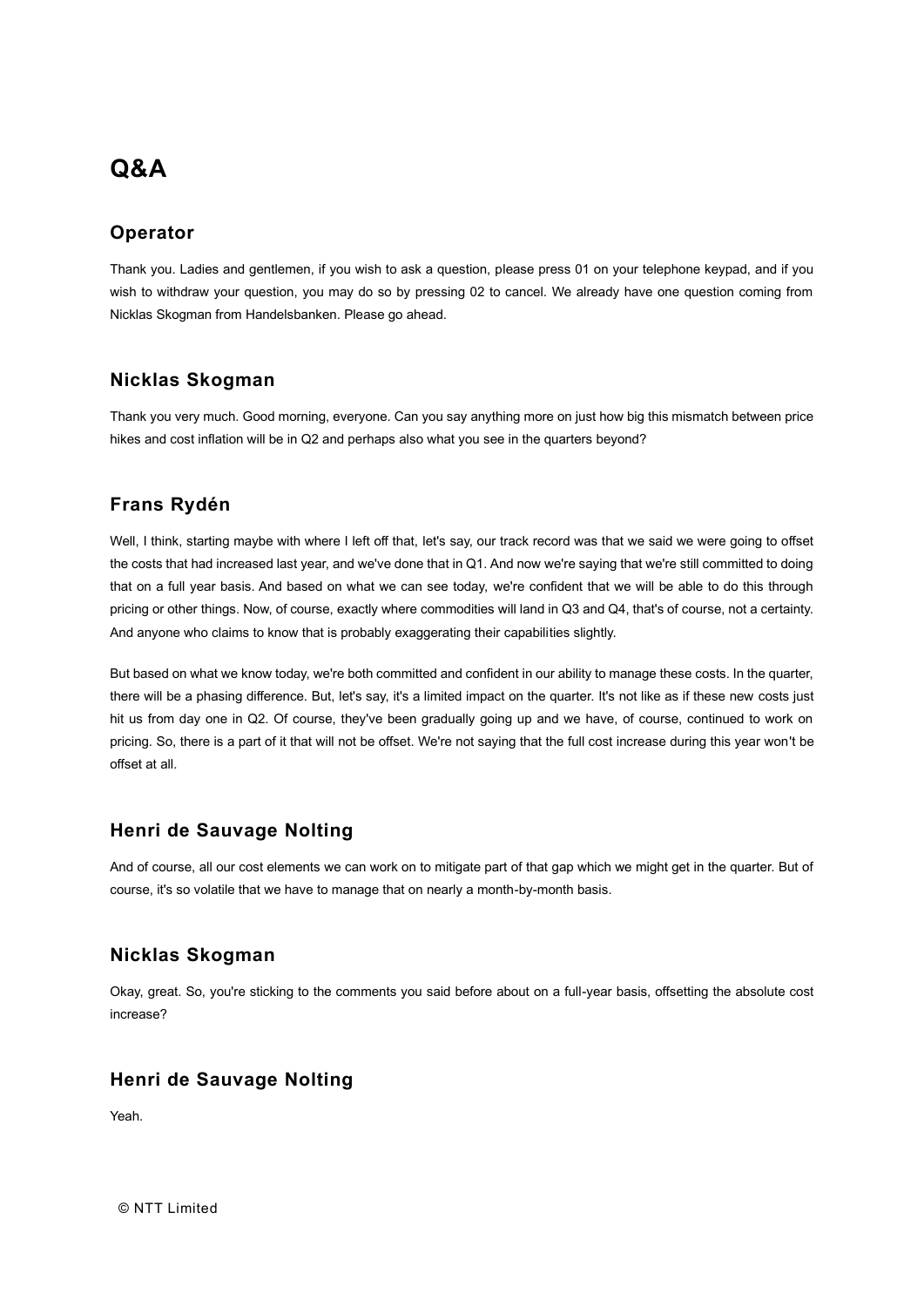#### **Nicklas Skogman**

Okay, very good. And those other cost elements you said you'd be able to work on, that includes some SG&A costs like marketing and so on.

#### **Henri de Sauvage Nolting**

Yeah. Now you're in the factories' production, production costs, marketing investment to face that in a proper way. So, the more levers, of course, to work with to get a balanced delivery.

#### **Nicklas Skogman**

Okay, good. I was just a bit surprised that you see COGS impacts from the Ukraine war already in Q2, given the normal time lag between your sourcing and also producing. I mean, you produce what you sell in Q2, you've mostly produced in Q1 already, right?

#### **Henri de Sauvage Nolting**

Well, that depends. I mean, on some products, yes, on other products not, because, of course, we see a lot of volume growth. We've also seen stock levels in retail on certain items being low and we're just able to deliver what is being sold. And then when we talk about the supply chain disruptions, we have seen, of course, both suppliers to us not being able to deliver on time. And also, in Q1, we still had an effect from absence levels in our own factories due to COVID, which meant that we've not been running at 100% capacity in all these three months. Some of the products we are selling in Q2 are being produced as well in Q2. So, that's not completely true what you were saying.

#### **Nicklas Skogman**

Okay, perfect. Last question is on this refreshment category. As the market, at least for Pastilles, are up year on year, gum seems to be flat. But as the quarter has progressed, Sweden I think opened up early Feb. Have you seen those trends moving in tandem, refreshments picking up as societies have re-opened?

#### **Henri de Sauvage Nolting**

Yeah, as I said, we see on refreshment, we see two effects on Pastilles in particular, it is the mobility coming back, people going out again, people going into town, people going back to work, to school, etc. And that mobility drives as well mobility within the out-of-home channels, where a lot of these sales on impulse are taking place. And the second big effect is that in the last two years, because of all the corona restrictions, the regular flu season wasn't really there. But now people are getting flu again and getting sore throats, etc. We can see the medical or the semi medical pastille coming back. Not to a level which is more than before, but that is also adding to the growth on the pastille's sales channel.

We see those two things happening now. Of course, we are not so big, or in Finland where we have the semi medical pastilles as well, but we see traffic coming back in these out-of-home channels. So that is positive, but we're not where we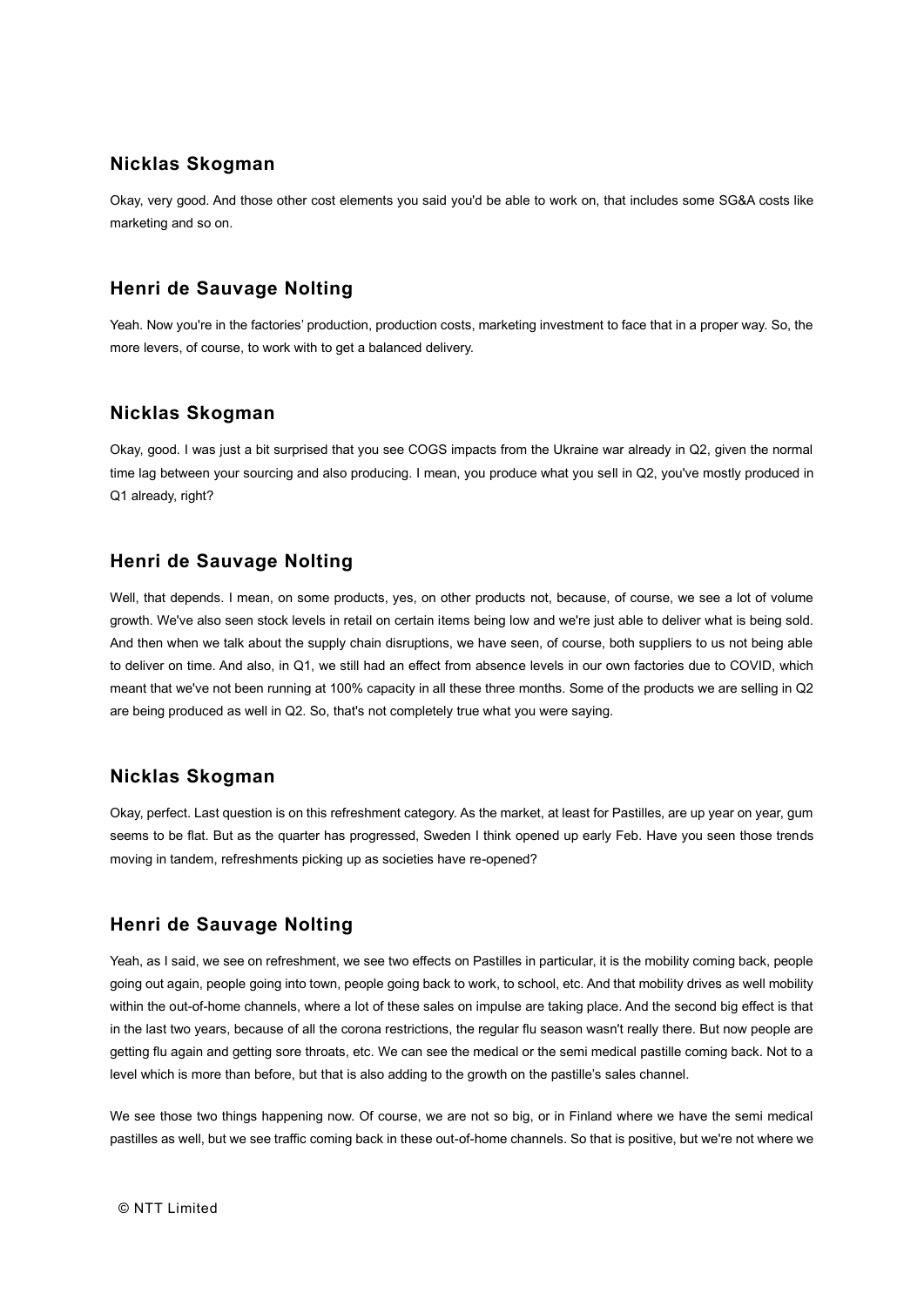want to be. Then, the refreshments, it's the same traffic we talked about. Of course, there's no cold care there. We see, basically, in two markets. We see in the Netherlands that we were, and we are, quite strong in the out-of-home channel. Our product packs are slightly more suited for the out-of-home consumption. People going to school or work or out for a night, there we see a really strong recovery versus the retail channel where our competitor is relatively stronger with bigger packs and jars, etc. We benefit from that with really nice growth and also really nice market share growth.

And in Finland, we can see that we are by far the biggest. We are more than 80% market share within gum. So, there we are not back yet. The category is still down. Also, the Finish restrictions took a bit longer than in the Netherlands. There's a lot more work to do to bring that profitable business back to where it was in 2019.

#### **Nicklas Skogman**

All right. Thank you very much.

#### **Operator**

Ladies and gentlemen, as a reminder, if you wish to ask a question by phone, please press 01 on your telephone keypad to enter the queue for the question-and-answer session.

#### **Henri de Sauvage Nolting**

Maybe we can, while we're waiting to answer the questions which are coming through online. Let's start with the first question. What are we planning to do with the accumulating extra cash and what will be the level of internal marketing efficiency of the growth investment? And it talks on initiating share buybacks to return extra cash.

We stick with the financial framework we have, which is about a dividend between 40% and 60% of our profit. And that's no change to that for the time being, and no talks about share buybacks or things like that. But of course, if we're going forward, there might be other opportunities to use that extra cash in order to support us on the journey towards the four financial goals we have.

Then a question from Andreas from SEB. Given that we've already implemented efficiencies in various programmes, what are required from here to get to your targeted operating margin? And of course, that is back to the journey we stipulated, I think, was it last time or the time before? There are a number of buckets where we said, okay, we need to get the Branded business to grow because it helps us. And Frans already alluded to the recovery we need to make sure happens within the refreshment because that is helping the mix within the Branded business. So, that is one. The second one is then the Pick & mix. We had this gap in profit on Sweden. Well, we've covered that, so that's very positive. But in the meantime, of course, due to COVID, we lost quite some volume in all the markets. And being this, the Pick & mix business with the merchandising, volume is quite important.

So, now we see the volumes are coming back. We are not, of course, if we grow with 25%, we do not see the cost going up by 25%, it's really limited. There's a big scale advantage in that business. So, we need to get that volume back and there we need to continue with the premiumization because growth is not the number one priority. The priority is to get to a good single-digit EBIT on the Pick & mix business.